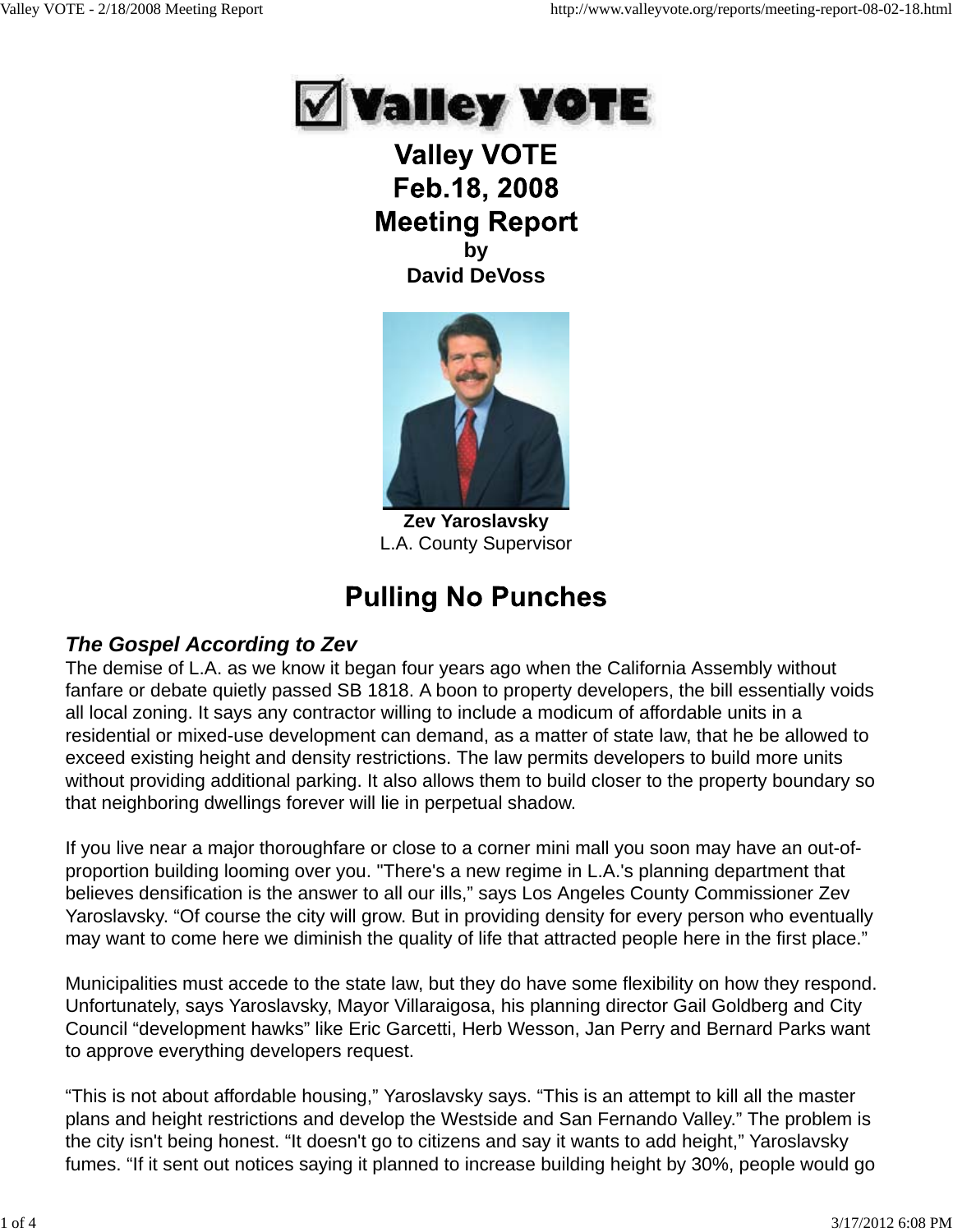crazy. So politicians talk instead about affordable housing."

Of course, an L.A. County commissioner talking about government kowtowing to developers is a bit like the pot calling the kettle. Just ask the residents of Malibu and Calabasas, who had to incorporate to prevent the county from selling their hillsides to the highest bidder. But Yaroslavsky truly seems to like the Valley. And, unlike his successors, Yaroslavsky spent his time on the City Council making the Valley a better place to live.

"I was a City Councilman for 20 years and now all my work is being dismantled piece buy piece," he sighs. " There's no debate, no discussion. Controversial things get zipped through the council on a unanimous vote. Decisions that take away your access to street parking and sunshine are made with a stroke of a pen. The density hawks want height where it's inappropriate. "I'm very focused on the issue of height," he continues. "Three stories is 45-ft. That's quite high if you live next to it."

Commercial development along Ventura Blvd is separated from single-family houses by a narrow alley. For this reason, Yaroslavsky suggested, and Wendy Greuel concurred, that the height of commercial structures "adjacent" to houses should be limited. But when the issue came before the full City Council, development hawks substituted the word "contiguous" for "adjacent" so that buildings separated from residential areas by an alley could soar to whatever height the developer wished.

Says Yaroslavsky: "Wendy changed the wording back to 'adjacent', but then the forces of evil amended the ordinance so that any developer who has 20% (affordable housing) can do anything (he wants)."

So what happened to Gail Goldberg, the ebullient city planning czar from San Diego, who appeared before Valley VOTE in September 2006 and proclaimed, "We want to preserve the unique character of our communities... A real plan comes with zoning ordinances so developers know what people want and communities know what they are entitled to get."

"I drove her around my old council district when she came to town," scowls Yaroslavsky. "She said all the right things. Either she wasn't sincere in the first place or she's completely changed her mind. Villaraigosa says the building crane is the city bird and she works for the mayor."

No longer does Goldberg pretend to listen to neighborhood councils or community activists, Yaroslavsky claims. "She says in most cities the value of property is based on its zoning, but in L.A., value is based on what the property's buyer thinks he can get the zoning to be. A guy wants to build a big building, so he pays \$15 million for a piece of property worth \$6 million. Then he goes to the city and complains that his project won't pencil out unless he's allowed to build three additional floors. He offers to make 5% of his units affordable and the city lets him double the density. The city allows the developer to destroy your privacy and cast a shadow over your home and still have 95% of his units at market rate."

What can Valley residents do to prevent commercial developers from turning their neighborhood into Tribeca? Complain!!! "If you care about land use, then do something," Yaroslavsky advises. "Elected officials take the easiest course of action. If there are two points of view and I hear from only one side then I go with the side that takes the time to express its views."

## *Not Yet New York?*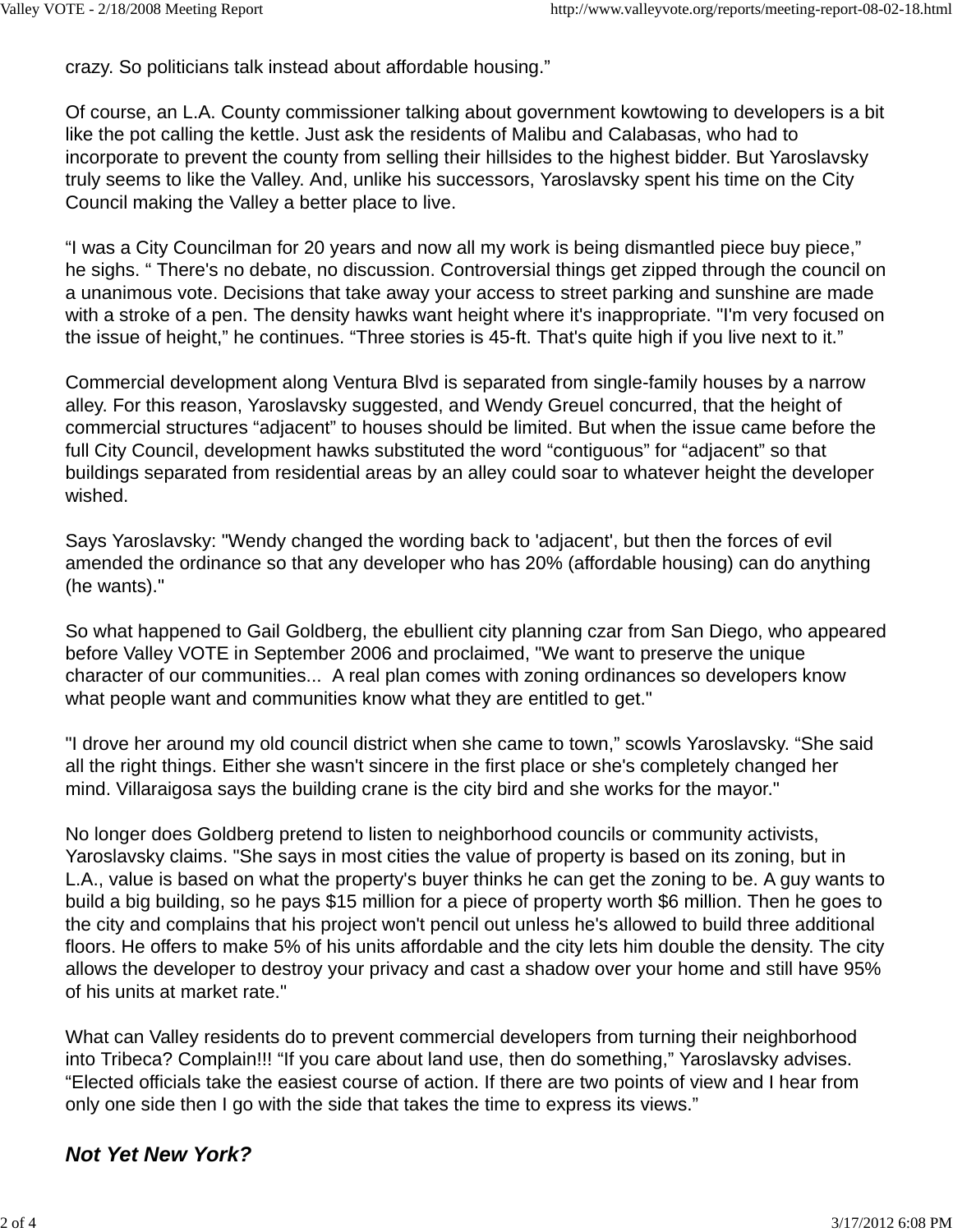Three decades ago, when the Eagles were singing about Hotel California and Traffic was the name of a British rock group, Los Angeles was a low-rise city. Imperial palms, not skyscrapers, lined the boulevards. Today's City Council members, who envision a skyline as lofty as their salaries, now are conspiring with developers to remake Universal City, reports **Polly Ward**. The proposed development will consist, within the radius of a single mile, seven projects that cover 14,000,000 sq ft of space with 14,000 sq ft of parking and more than 6,000 residential units. Local residents hope to question the scope of the development at a Town Hall meeting on February 28 at the Beverly Garland Hotel. Attending will be representatives from local neighborhood councils.

## *Eminent Domain - It Could Happen to You*

On the June 3 ballot there will be two statewide propositions regarding eminent domain, says Valley VOTE treasurer **Vic Viereck** . Sponsored by the Howard Jarvis Taxpayers Association, **Prop. 98** protects property rights. Unfortunately, **Prop. 99** does not. "It fails to protect small businesses, places of worship, farmlands, and residences that have not been owner occupied as primary residences for at least one year," Viereck explains.

Proposition 98 would allow eminent domain for schools and other government services. It would prevent government from taking people's property just to turn it over to other private interests. Since 1978, Prop. 13 has protected property owners. Many elected officials want to get around Prop. 13 by confiscating property. Proposition 98 would prevent that.

Warns Viereck: "Protect your property rights and vote for Proposition 98 on June 3."

### *Noise Abatement At Last?*

The LAWA Noise Management Team reported last week that the noise monitoring system being updated to improve reporting will be completed this year, notes **Denny Schneider** . Most of the noise sensors have been sited and are being installed at Van Nuys airport. Unfortunately, the noise limit study scheduled to be completed this year is behind schedule due to the emphasis on the phase out of Stage 2 (noisiest) aircraft at VNY.

## *Should LA Sell the Department of Water &Power?*

That's the question Valley VOTE Financial Committee chairman **Richard Bort** wants to investigate. "We're beginning to compare the L.A. Department of Water and Power's financial profile to those of other California utilities, both municipal- and investor-owned," says Bort. "Our objective is to try to determine if ratepayers in Los Angeles are getting a fair deal compared to what their counterparts in other cities receive.

Bort distributed copies of the project's specifications and invited participation by fellow web-sleuths and number crunchers. He can be contacted at rbort@earthlink.net or at (818) 360-2648.

## *Las Lomas: Too Big to Swallow*

Three weeks ago, the City Council's budget committee held a meeting to debate the fate of the Las Lomas project. Valley VOTE's **George Truesdell** was there. His report:

"It appeared that the committee, headed by Councilman Bernard Parks with members, Bill Rosendahl, Wendy Greuel, Greig Smith, and Jose Huizar in attendance, was astonished at the size of the audience, estimated to exceed 300 people. Not surprisingly, the bulk of the individuals speaking for the project were either employees of the Palmer Group, or tradesmen with a monetary interest in seeing that 5.553 homes get built on 555 acres located at the intersection of Interstate 5